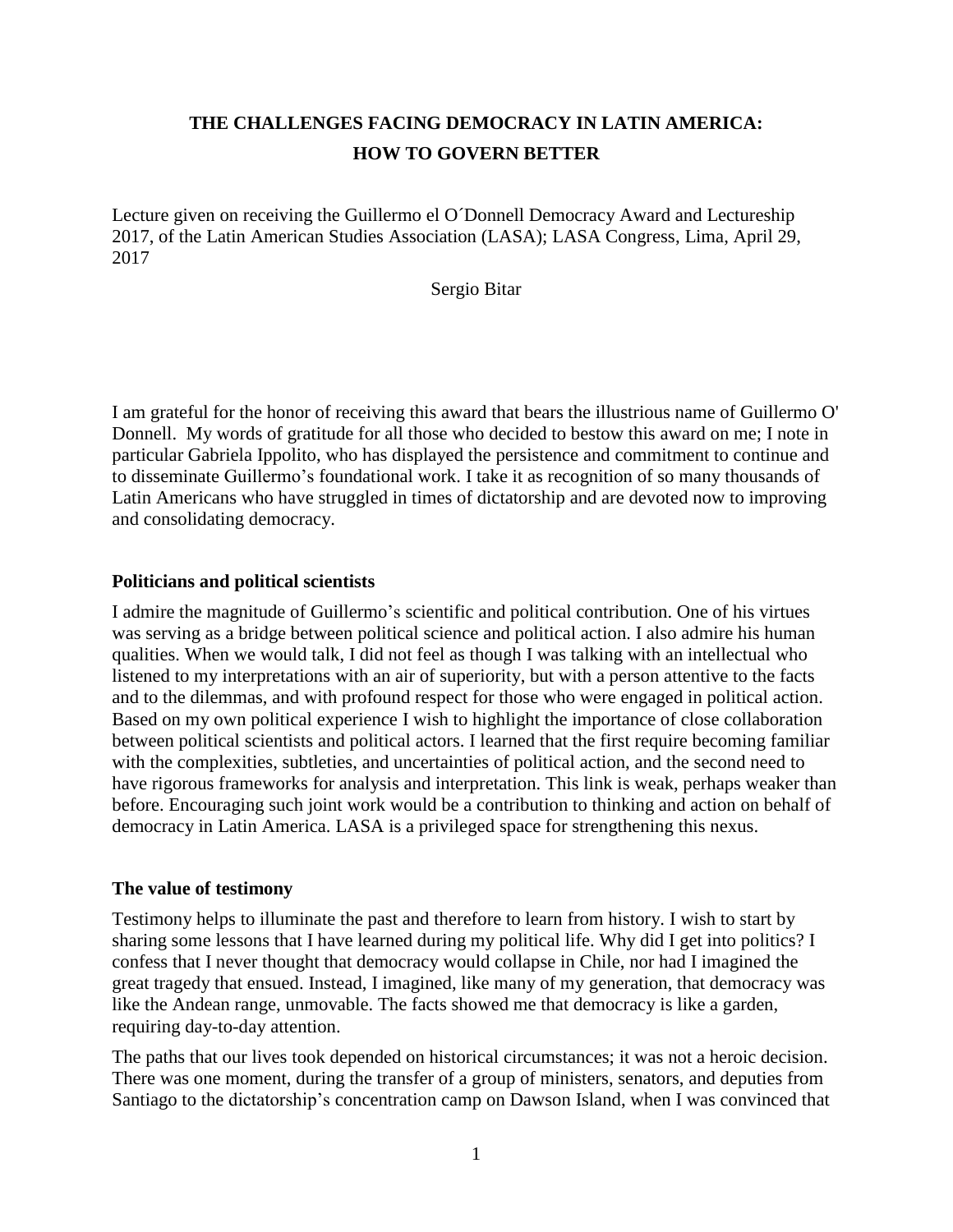we were going to be shot. Your whole life comes together in an instant. At this very moment, I decided to devote my life to recuperate freedom and restore democracy in my country. I see that the same thing is happening today in Venezuela, when so many persons have turned to public action, risking their freedom and even their lives. I have also seen friends from the United States ready and willing to set aside their usual activities to organize to defend their democratic values. Circumstances end up guiding those who have this vocation.

I was held at three concentration camps for more than one year; the key was to survive. Then I was expelled and I lived in exile for 10 years, barred from returning to the country. Many suffered much more than I did, thousands were disappeared, killed, tortured, imprisoned and exiled, but most maintained their resolve to fight. This is attested to by trade union leaders, mothers, and relatives of persons detained and disappeared, who have not let up in their efforts to demand justice and truth. During those years, I learned another lesson: If you allow yourself to sink into the justified bitterness and let your spirit to become contaminated with a negative animus, you cannot persuade and help mobilize others to build a better society. Therefore, the task was to build a new political and social force, and to battle for a better world, in liberty, without dictatorship.

# **Memory and the Future**

Memory is essential for building a better future. It must endure beyond the life span of those who experienced such tragic experiences. Oral transmission, the family, or the party are not enough. It is essential to record testimonies and keep memory alive through writing, poems, music, films, works of architecture, and museums. Oblivion brings despair. Knowing the truth is liberating and it helps to ensure that history is not biased in favor of the victors, for that would end up justifying the horrors and repeating the mistakes. I have learned to take historians very seriously.

I also understood that you do not learn from history if you only blame others. It is not enough to condemn the dictatorships; we must ask ourselves how and why we ended up with a dictatorship. Shortly after getting out of prison, by then in the United States, I wrote the book *El Gobierno de Allende. Chile 1970-73. <sup>1</sup>* Was Allende´s program viable? No doubt, the lessons of the tragic experience of the Unidad Popular were decisive for the transition strategy led by the Concertación de Partidos por la Democracia and for sustaining the five center-left administrations from 1989 to date.

The harsh experiences of the peoples of Latin America yield lessons that are also useful today for improving what we have and offering valuable data to the citizens of so many countries that still live under authoritarianism.

#### **Democratic dilemmas today**

 $\overline{a}$ 

I will refer to two issues, future transitions and the new challenges facing today's democracies.

Transitions to democracy continue to be relevant in many countries. When many of us participated in transition processes, we thought that each situation was unique and we hardly asked ourselves about others' experiences. It would have been so useful to learn about them!

<sup>1</sup> Sergio Bitar, *El Gobierno de Allende. Chile 1970-73*, 4th edition, Pehuén Editores, Chile 2017.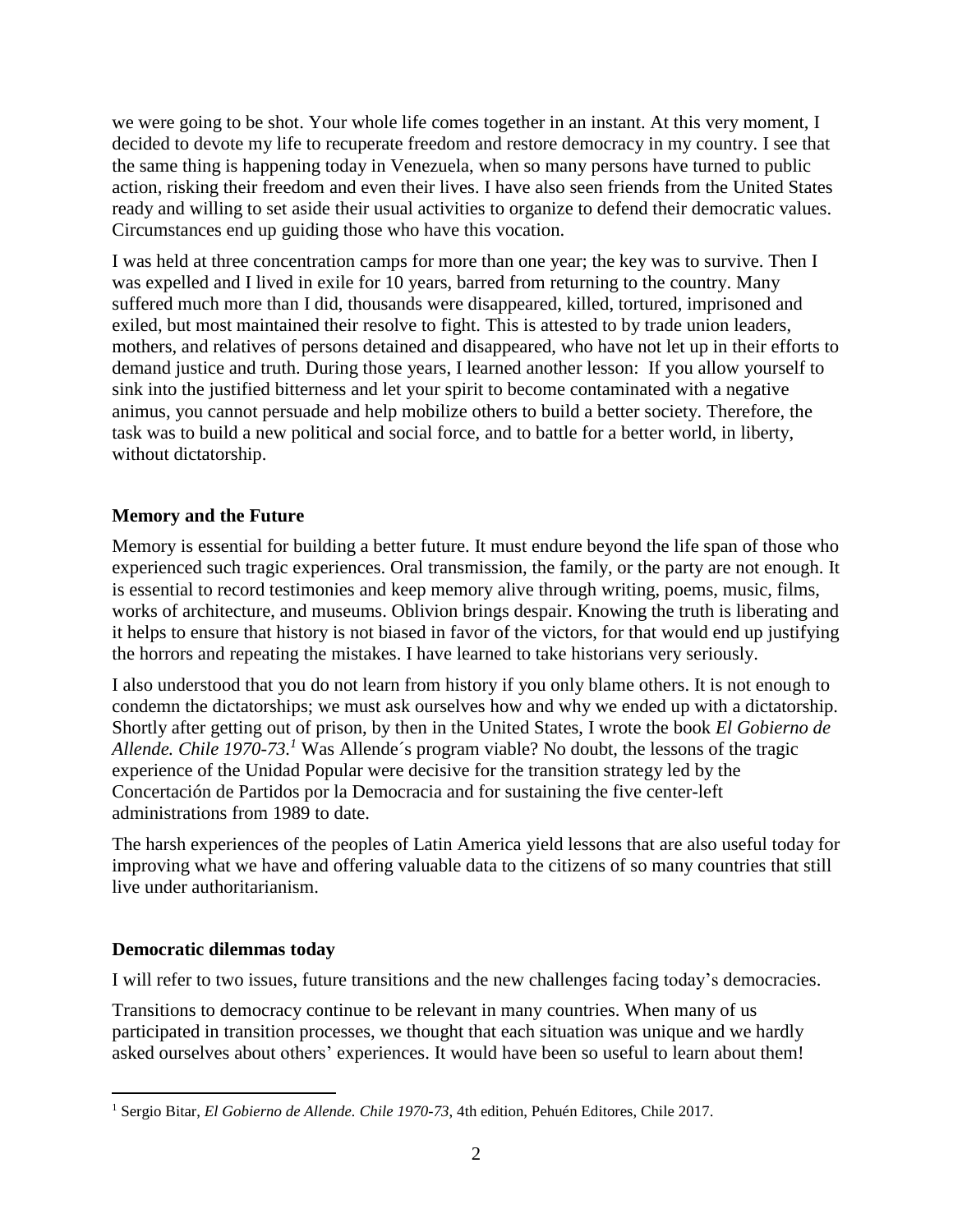Transitions are not processes of the past; they are latent in many nations today. While each situation is specific and inimitable, there are some recurrent characteristics. We learned this with Professor Abraham Lowenthal when we undertook an extensive and intense effort to draw out the lessons of nine countries by interviewing 13 presidents who led them. In the book *Democratic Transitions*, entrusted to us by the International Institute for Democracy and Electoral Assistance (IDEA), translated into six languages, we dared to identify 10 recurrent characteristics. 2

The transition from authoritarianism to democracy is still a crucial task, just as the risks persist of reversion to hybrid systems that are born of elections yet become authoritarian. Global circumstances have changed substantially for the new transitions. International conditions are more propitious for promoting free elections and guaranteeing respect for human rights than in the times of the Cold War. The international organizations – and specifically the International Criminal Court – serve to inhibit repression by authoritarian governments. Yet many countries that experience authoritarianism have unfavorable internal conditions: they may not have a prior history of democratic practices; regional and tribal struggles and religious disputes come into play; and the processes of change are becoming ever more complex. Therefore, the new realities demand new analyses and innovative approaches.

## **The new challenges to democracy**

Numerous democracies are entering complex and unknown terrain. Many argue that the number of inhabitants living under democracies has stagnated or even fallen in recent years; and that the magnitude of the challenges to come will create risks of a democratic backsliding and even a return to authoritarianism. Fear and uncertainty encourage extreme rightwing positions that see nationalism and isolation as the solution to the problems. In every region, there is a growing debate around democratic resilience and democratic governance. But which phenomena are global and which are national? How much is there in common?

# **National governance and global ungovernability**

It is evident that global phenomena will increasingly affect national political processes. The exponential explosion of modern communication technologies, education, and urbanization substantially bolster citizens' capacity for action. New expectations emerge. A variety of social movements, civil society organizations, companies and individuals acquire enough power to influence decision-making. There is a dispersion of power. None has the hegemony to impose its will alone.

A recent study carried out by the National Intelligence Council (NIC) of the United States called *Paradox of Progress*, looking prospectively to 2035, warns that global ungovernability may be the greatest threat.<sup>3</sup> In its three scenarios, it describes a more volatile world with systemic changes whose consequences will surpass the capacity of the states and the international organizations. It foresees the influence of multiple actors and a dispersion of power that will

 $\overline{a}$ <sup>2</sup> See *Democratic Transitions. Conversations with World Leaders* (Johns Hopkins University Press, 2015) and *Transiciones Democráticas. Conversaciones con Líderes Mundiales* (Galaxia Gutenberg, Barcelona, 2016).

<sup>3</sup> *Global Trends Paradox of Progress* (National Intelligence Council, 2017). www.dni.gov/nic/globaltrends.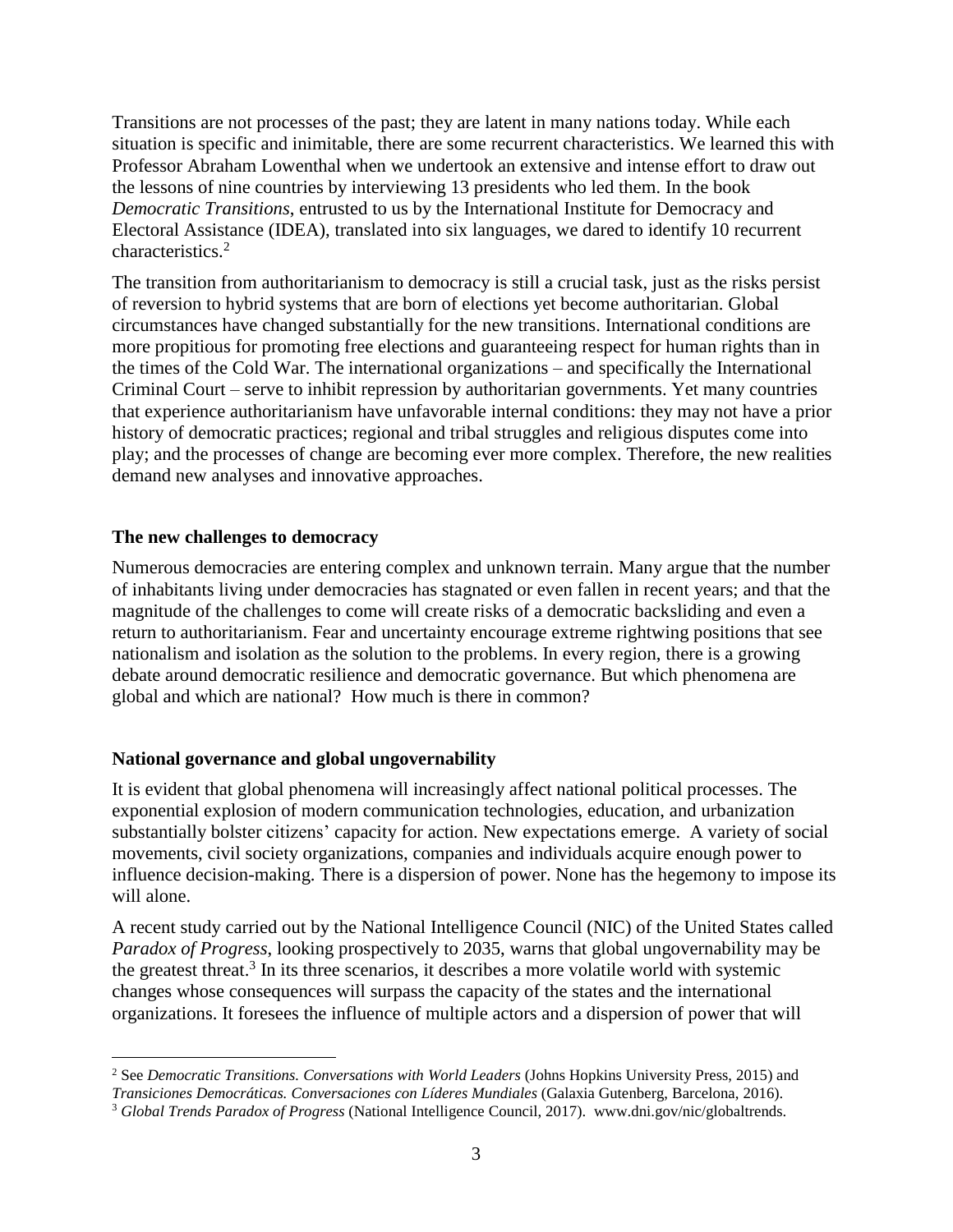create more risks. It asks three overarching questions. First: How to manage expectations in societies with empowered citizens and rapidly changing economies? Second: How can one negotiate an architecture of collaboration and competition among the major state powers, organized groups, and individuals with the capacity to influence? Third: How can one anticipate the impacts of climate change and disruptive technologies to act on time? In its three scenarios (Islands, Orbits, and Communities), the NIC emphasizes the risks of ungovernability due to the limited operational capacity of the states in the face of increasingly complex societies.

These findings warn us of the need to increase Latin America's global forecast capacity, and to improve the design of strategies and national policies

#### **Discern the causes of democratic tensions in order to govern better**

Numerous articles and debates in developed countries warn of new challenges to democracy. These reflections are useful, yet we should recognize that the causes of the phenomenon in those countries are different from the causes in the Latin American ones. Thus, for example, whereas in Europe fears abound over the exponential demographic imbalance between Europe and Africa, or over the differences in religious cultures, as between the West and Islam, in Latin America these are not relevant factors. The consequences of immigration and terrorism in Europe and the United States, awakening isolationist and xenophobia reactions, are not as compelling in our region either.

These distinctions are essential for a sound assessment, which is an essential requirement for improving government programs in Latin America. In the recent past, numerous Latin American nations have made progress valuing democracy, holding elections, protecting human rights, achieving independence of the judicial branch, increasing transparency, improving macroeconomic management, attaining more social inclusion, and protecting the environment. This recounting should give us the confidence that there has been the political capacity in the past to overcome crisis and to improve governance. The question is whether democratic institutions have today the resilience to channel the new and more complex problems.

#### **Three challenges facing Latin American democracy**

I will refer to what I consider the three greatest problems, highlighting the reforms that should be pursued to increase the capacity of the state institutions and civil society.

**The first challenge** is inequality. According to ECLAC, the reduction in poverty has stagnated at an average of 28% in the last four years, and has begun to climb in several countries. Inequality is also growing. It is not just income inequality; there is also social, territorial, ethnic, and gender discrimination, which is at odds with the new awareness of rights. There will be conservative proposals seeking to resolve this challenge by turning to the market, growth without inclusion, and authoritarian practices. How can we strengthen democracy? Tax reform, education reform, improving the coverage and quality of public services, health, urban development and housing, and citizen security. All should be part of an agenda for an effective democracy that accords priority to social inclusion.

**A second challenge** is the widening gap between the new demands, expectations, and behaviors that accompany the rapid expansion of the middle classes, and an elitist political system with a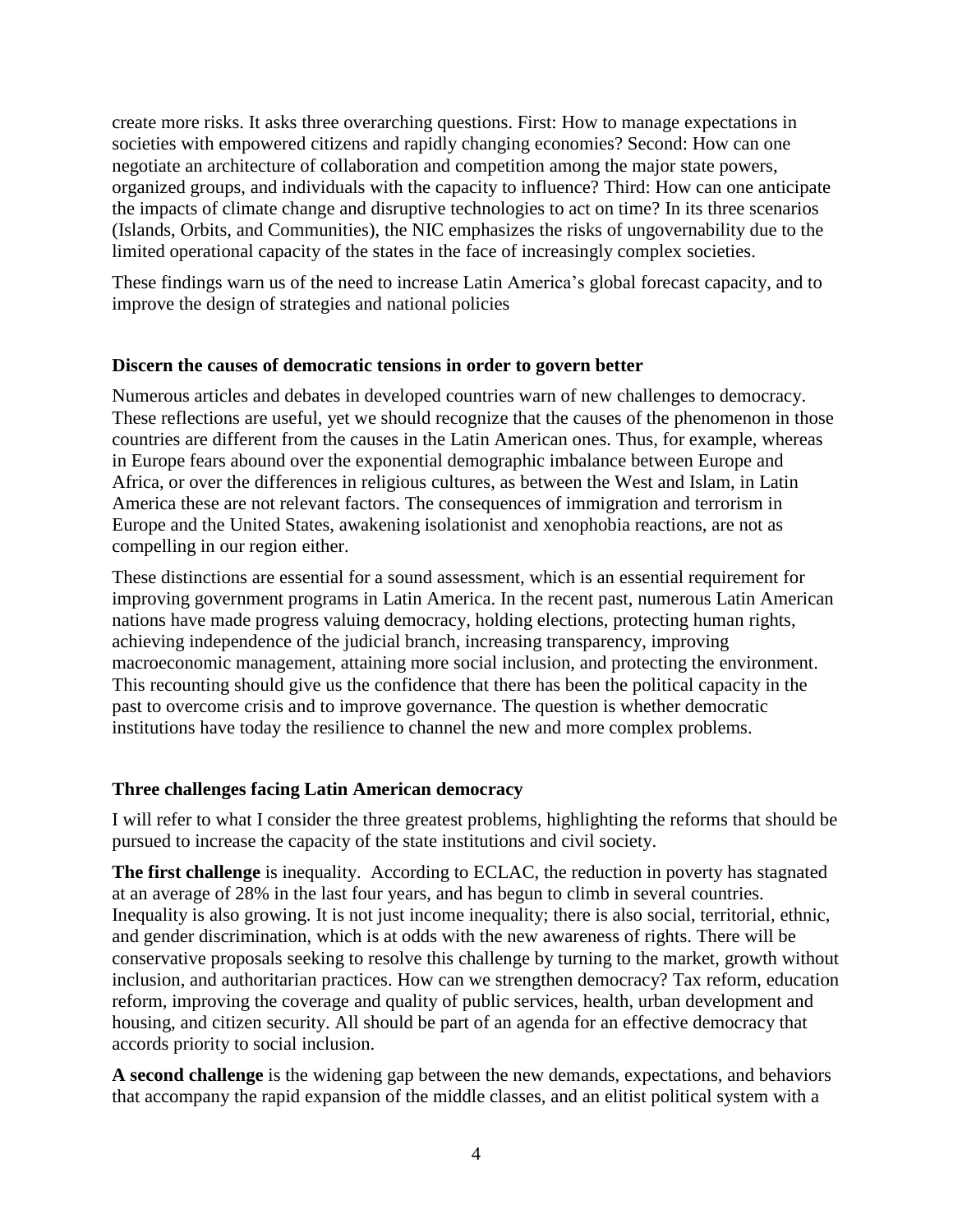fragile state apparatus. Economic, political and other power elites tend to constitute a cartel that acts in several interconnected areas. Citizen control and progressive disarticulation of these elites is a condition for affirming representative democracy. Democratic legitimacy erodes when governments are not capable of expanding political rights and delivering basic public goods to protect the most vulnerable.

If institutions are not prepared to channel new demands discontent will grow, with disaffection and electoral abstentionism, social mobilization in the streets, and even violence. This challenge requires successfully addressing two vital issues: providing institutional space for citizen participation, and strengthening the operational capacity of the state.

On participation, Guillermo O'Donnell already warned of the exhaustion of delegative democracy, which Rosanvallon calls democracy of authorization. O´Donnell said, "The power regime detests the institutions that serve as checks and balances of the Executive … with the messianic idea that a majority vote gives them the right to do as they see fit." The deepening of democracy requires the development of complementary forms of participatory democracy, whether through O'Donnell's "accountability" or Rosanvallon's "*démocratie d'exercise.*" 4 Relying on electoral participation alone leads to disaffection. There is increasing criticism of "intermittent democracy," when voting is exercised every four, five, or six years. Citizens do not accept being merely "sovereigns for a day."

What to propose? First, put in place institutional mechanisms of participation and consultation, locally, regionally, and nationally; install new technological platforms to put out information; form citizen councils to debate relevant issues. Participation contributes to citizen control of the state and, in particular, of the government. Second, approve new laws and regulations and reinforce autonomous bodies to provide transparency, exert control, and apply strong sanctions against corruption. Two actors have played a decisive role combatting corruption: the social media and the attorney generals' offices that have autonomous prosecutors. Separating money from politics is a major issue to stop the plummeting confidence in political institutions that undermines the legitimacy of democracy. Now more than ever, we need to provide public financing of politics and guarantee its strict oversight.

Third, defend and ensure the separation of powers and increase citizen oversight of the state institutions, and the government. One recent deformation of Latin American democracies has been the trend of constitutional amendments allowing for re-election – and, worse still, allowing for the indefinite re-election – of the president. Fourteen of the 18 Latin American countries (not including Cuba) have adopted provisions that allow for re-election. Therefore, the region has been moving in the opposite direction, concentrating power instead of expanding political participation. Priority should be accorded to institutional reforms, for expanding participation, conducting citizen consultations, and strengthening oversight and transparency.

**A third challenge** is slow economic growth, unemployment, and social vulnerability. Democracy must be capable of lifting living conditions in a sustained manner. To "accountability" should be added "delivery," showing palpable results. (Interestingly, neither term has a straightforward translation to Spanish). Social inclusion will require growth, higher productivity, and job creation, especially for youth. Changing the productive structure has become the top priority in almost every country. Albeit at different paces, all should aim to

 $\overline{a}$ <sup>4</sup> *Democracia Delegativa*, Guillermo O´Donnell et al., editors, Prometeo, Buenos Aires, 2011*. Le Bon Gouvernement*, Pierre Rosanvallon, Editions du Seuil, 2015.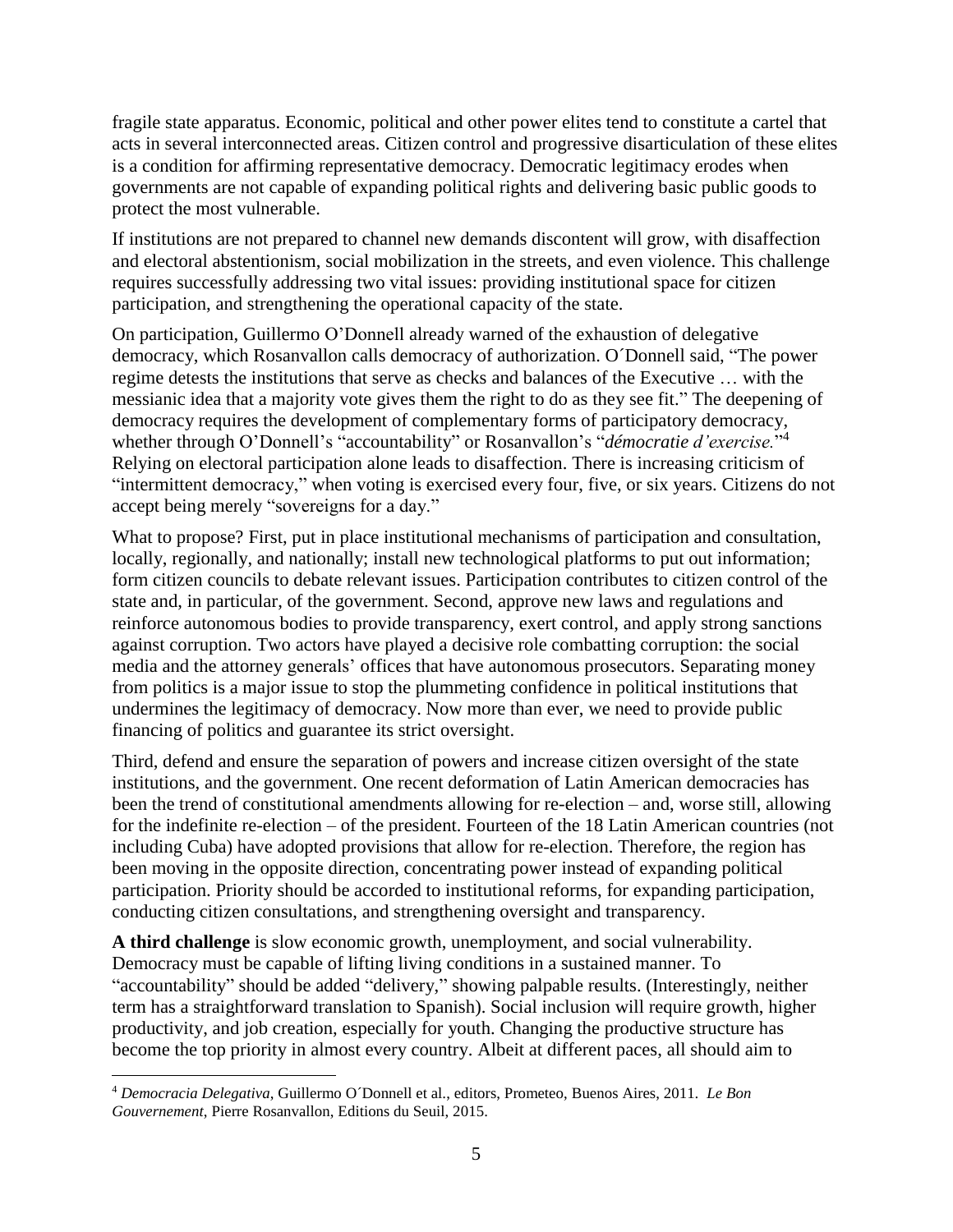invest more in infrastructure, improving technical education, science, and technology, promote digital development, and strengthen the nexus between technology and natural resources, giving impetus to small and medium enterprises, a culture of entrepreneurship, promoting public-private partnerships and Latin American integration. The goal must be to escape from the so-called middle-income trap. Inclusive and sustainable growth is a necessary condition for advancing democracy.

In sum, the convergence of inclusion, participation, and innovation, with a view to 2030, is the basis for political action to strengthen democracy in Latin America. Attaining the 2030 sustainable development goals should be a priority objective.

## **Institutional Reforms**

Along with citizen participation, priority should be attached to reforming the state apparatus in order to improve its efficacy. Three dimensions need change. The first is preserving public order. Many countries have to confront violence, organized crime, corruption, and the lack of capacity on the part of the police and judicial systems. This is the essential task of the state; when not performed, governability is at serious risk. A second crucial aspect is ensuring the independence of the electoral and judicial authorities, and expanding the capacity for independent oversight. Third, in the economic and social area, the public sector must be endowed with powers and quality human resources to design and implement new policies for inclusion and productive transformation. Performing these tasks requires training leaders with technical knowledge and political skill, improving the quality of public servants, and establishing effective oversight systems.

# **Strengthening the political parties**

The new stage of democratic development in Latin America requires strengthening the political parties and civil society organizations. Most of our countries have a fragile, fragmented, and unstable political party structure. If the State capacity is lagging and social complexity increases, the majorities needed in Parliament to sustain the government may disperse, therefore augmenting the risk of ungovernability

What actions need to be taken? Parties should better perform three essential functions: elections, governing, and helping organize civil society. Latin American parties usually focus only on the first role. The programmatic function is very limited, and without a program, there is no good government. A sound program is also an antidote to populism. The participatory function is the most relevant in the coming institutional phase.

Strengthening the political parties implies increasing their independence from business interests, building firewalls between politics and money, establishing strong regulations and tough sanctions. It also requires enhancing the quality of the education and training of young leaders, bringing them into the government, the local and regional administrations, social organizations, and election campaigns. The complexity of governing requires experts with political capacity and politicians with technical knowledge. We have plenty of business schools and so few schools of government.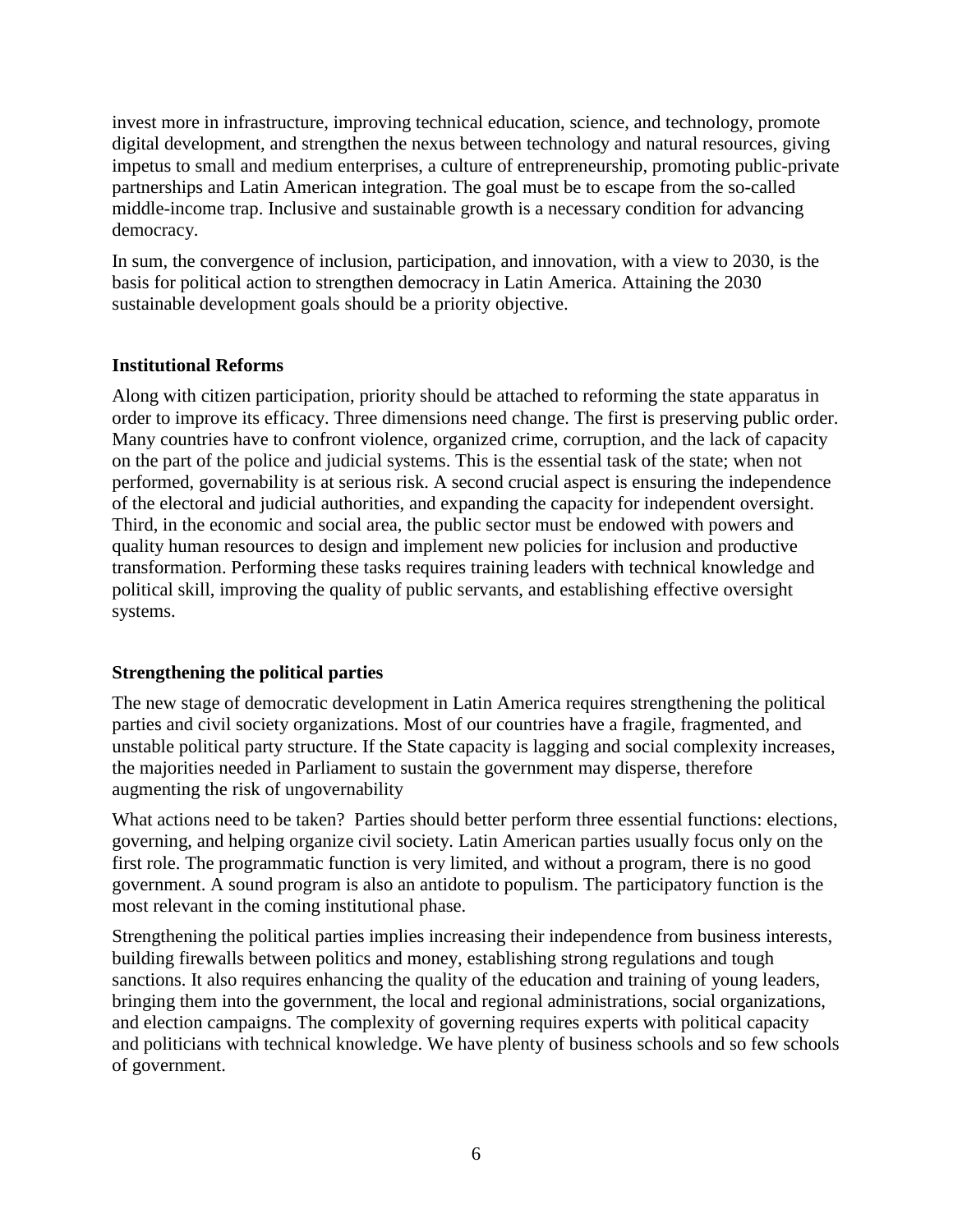Finally, we need to encourage the formation of networks and associations of political parties in Latin America, to share experiences and take common initiatives. The issues faced and solutions proposed coincide in many respects. When one looks at the press in the region one notes that the problems are similar, the debates touch on many of the same issues, and the political dynamics are alike. Nonetheless, there are no permanent Latin-American political party bodies for joint thinking and action. This is another priority. Personal relations will bring future leaders together and build trust among them, facilitating common action along a convergent path.

## **A powerful narrative that convenes citizens to build a better society**

A political discourse that offers to satisfy specific demands of just certain groups cannot ensure coherent development in any country. Governance requires a collective vision, a sense of a community sharing a single purpose, an equitable social pact, and a common way forward.

Political programs generally lack a narrative that could bring diverse groups together and reconcile different interests. It is crucial to give collective meaning to each policy proposal. In my country, for over a decade the polls have revealed a dissociation in the Chilean mindset: Most say they are doing well personally and have an optimistic view of the future, while at the same time they say the country is doing poorly. Individualism prevails, along with a certain belief that personal progress does not depend on how society is organized, but on how one brings pressure to bear on those who hold power.

To be forceful, a compelling narrative should always reiterate democratic principles and values: the dignity of persons, freedom of conscience, of expression, of association, holding free elections, respecting human rights, ensuring transparency and direct accountability to citizens, and cultivating tolerance, diversity, and social justice.

The media play a key role in this undertaking. Strengthening democracy requires that the media assume greater responsibility for promoting democratic values, procedures and behaviors for ensuring civilized coexistence. In times of the so-called "post-truth," the media must see to the rigor and truthfulness of their assertions, and help avoid the polarization of society.

Fear, insecurity, and divisionism are the breeding ground for populism and authoritarianism. Designing an optimistic horizon that encourages hope and confidence is a permanent requirement that should be taken up by democratic-minded persons. A long-term view facilitates strategic agreements and political understandings. The 2030 agenda is one of the great global initiatives for mobilizing society for these purposes.

# **Good governance to win democratic legitimacy**

Deficient governance weakens democracy. Good governance strengthens it. When the government performs poorly and starts losing popular approval, government leaders and their appointees start looking for scapegoats who they can blame, or intend to cling tightly to an ideological interpretation at odds with reality. Due to ineptitude, discontent grows and protests spread. Some simplistic analysts quickly conclude that the demands are due to "structural" phenomena or attribute problems to imaginary enemies. In addition, they adopt radical proposals, they tend to control the media and restrict freedoms, when failures are actually the cumulative